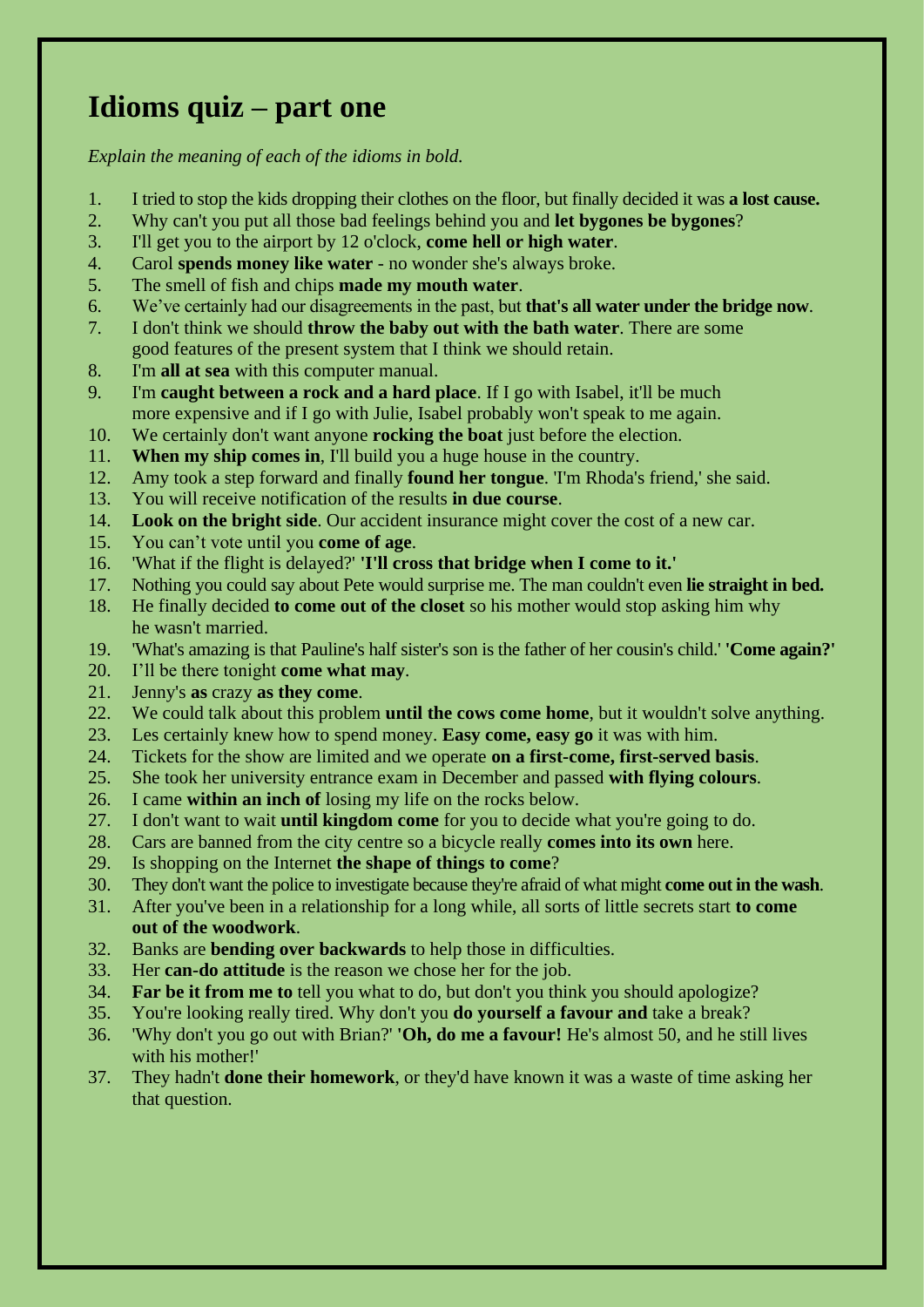#### **Idioms quiz KEY**

- 1. It refers to something or someone that has no chance of success.
- 2. This is something that you say in order to tell someone to forget about unpleasant things that have happened in the past
- 3. You mean you are determined to do it even if it is difficult.
- 4. She spends too much.
- 5. If the smell or the sight of food makes your mouth water, it makes you want to eat it.
- 6. It happened a long time ago and no one is upset about it now.
- 7. It refers to getting rid of the good parts as well as the bad parts of something when you are trying to improve it.
- 8. If someone is all at sea, they are completely confused.
- 9. You have to make a difficult decision between two things that are equally unpleasant.
- 10. It means to do or say something that causes problems, especially if you try to change a situation which most people do not want to change.
- 11. It means when you are rich and successful.
- 12. She began to speak after being silent because she felt nervous or frightened.
- 13. It will happen at a suitable time in the future.
- 14. You try to see something good in a bad situation.
- 15. It means to reach the age when you are an adult and are legally responsible for your behaviour.
- 16. This is something that you say in order to tell someone that you will not worry about a possible problem but will deal with it if it happens.
- 17. You mean he is very dishonest.
- 18. It means to stop hiding the fact that you are gay.
- 19. This is something that you say when you want someone to repeat what they have just said because you did not hear or understand it.
- 20. I'll be there whatever happens.
- 21. It means to be very rich, honest, crazy etc. to be as ... as they come
- 22. For a very long time.
- 23. This is something that you say in order to describe someone who thinks that everything is easy to achieve, especially earning money, and who therefore does not worry about anything.
- 24. It means that the people who ask for something first will be the ones who get it, when there is not enough for everyone.
- 25. It means to pass an examination with a very high score or to complete a difficult task very successfully.
- 26. It means to very nearly do something, especially something dangerous or exciting.
- 27. I don't want to wait for a very long time.
- 28. It means to be very useful or successful in a particular situation.
- 29. A sign of what is likely to become popular in the future.
- 30. If something secret or unpleasant comes out in the wash, people discover the truth about it.
- 31. It means to appear after being hidden or covered up for a long time, especially with an unpleasant outcome.
- 32. It means to try very hard to do something, especially to help or please someone else.
- 33. It means you are willing to try different ways to solve problems and confident that you will succeed.
- 34. This is something that you say when you are giving advice or criticizing someone and you want to seem polite.
- 35. This is something that you say when you are advising someone to do something which will have a good effect or will give them an advantage.
- 36. This is something that you say in order to tell someone that what they have just said is stupid.
- 37. It means to make careful preparations so that you know all you need to know about something in advance and are able to deal with it successfully.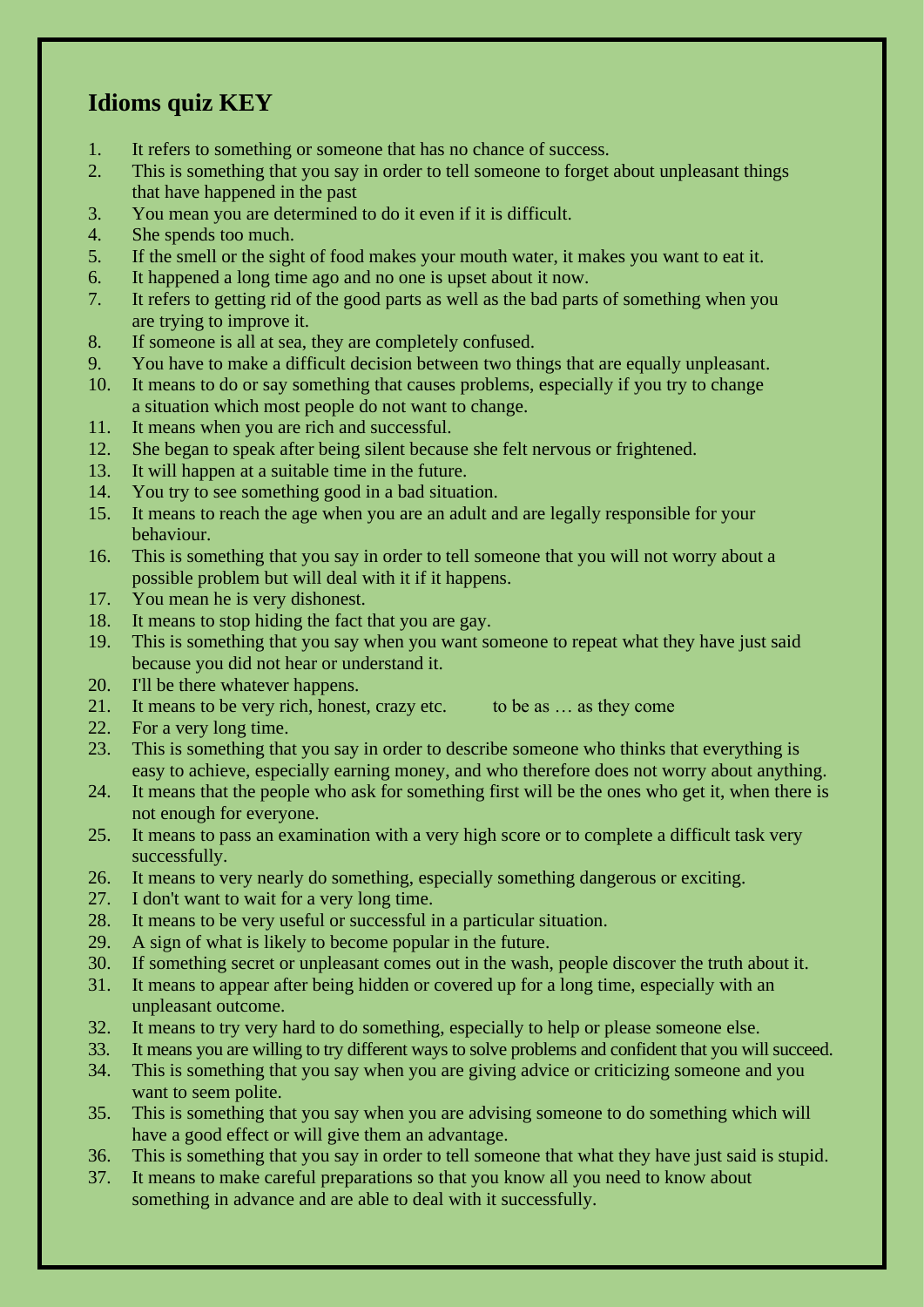#### **Idioms quiz – part two**

- 1. 'That's my beer you're drinking.' 'Do you want **to make something of it**?'
- 2. I hate catching spiders. Still, **a man's got to do what a man's got to do**.
- 3. **Do you mind!** That's my brother you're talking about!
- 4. You have to give your children a certain amount of freedom **to do their own thing**.
- 5. I **went to great pains** to get this record for you.
- 6. I wouldn't be a teacher **for all the tea in China**.
- 7. **Well, what do you know!** The Raiders lost again.
- 8. I had to explain to Sam that it was only **make believe** and that they weren't real monsters.
- 9. He always **makes a big thing out of** helping me cook.
- 10. Times are hard you have **to make a fast buck** wherever and however you can.
- 11. After months of lying about the money, I decided **to make a clean breast of it** and tell the truth.
- 12. I was so pleased to hear from Peter. **It really made my day**.
- 13. Working with a nice bunch of people can **make all the difference** to your job
- 14. David talks as if he's an expert on everything, but **empty vessels make most noise**.
- 15. My wages were so low that I had to take a second job just **to make ends meet**.
- 16. Sally spent the whole evening **making eyes at** Stephen.
- 17. He only swore at you there's no need **to make a federal case out of it**!
- 18. He wanted to get into medical school but he failed **to make the grade**.
- 19. I've got a few hours to finish the housework before the kids come home so I might as well **make hay while the sun shines**.
- 20. 'What does his message say?' 'I don't know **I can't make head nor tail of it**.'
- 21. We **made ourselves at home**, using the bathroom and drinking all their beer.
- 22. You've been living with Jean for five years, isn't it time you **made an honest woman of her**?
- 23. 'You never know, Pete might help out.' 'Pete? Help out? **Don't make me laugh!**'
- 24. I didn't travel much as a young adult but I'm certainly **making up for lost time** now.
- 25. We decided to go on to a club after the show and really **make a night of it**.
- 26. This advertising campaign will either **make or break** the product.
- 27. A good lawyer would have **made mincemeat of** them in court.
- 28. As soon as Ellen left the room, her boyfriend **made a move on** me.
- 29. We couldn't get in to see the movie **everyone and his brother** had decided to go.
- 30. I think she liked my presentation. She certainly **made all the right noises**.
- 31. I think you'd better **make yourself scarce** at least until I've had a chance to talk to your father.
- 32. We'd like four coffees please, and **make it snappy**!
- 33. He **made a real song and dance about** giving up meat.
- 34. The couple next door go swimming in the sea in the middle of winter. Well, **it takes all sorts**, as they say.
- 35. Joe, it's getting late we'd better **make tracks**.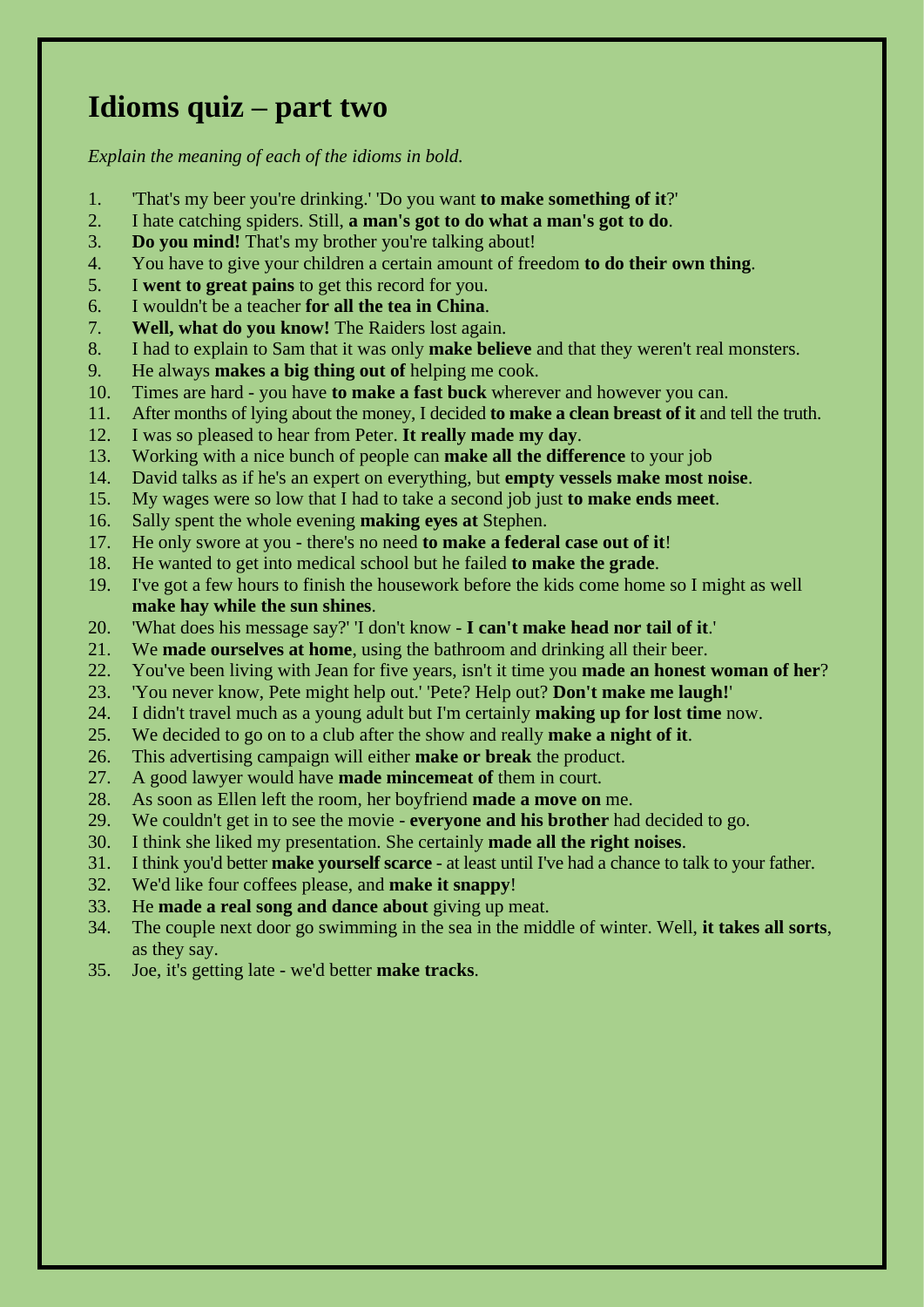### **Idioms quiz 2 – KEY**

- 1. This is something that you say to someone who disagrees with you in order to threaten them and challenge them to a fight.
- 2. It is something men say when they are going to do something which may be unpleasant or which they are pretending will be unpleasant as a joke.
- 3. This is something that you say when someone does something that annoys you.
- 4. It means to do exactly what you want without following what other people do or worrying about what they think.
- 5. It means to try very hard to do something.
- 6. You mean that nothing could persuade you to do it.
- 7. This is something that you say when you are surprised by a piece of information.
- 8. It's imaginary or invented.
- 9. It means to exaggerate the importance of something.
- 10. It means to earn money quickly and often in a way that is not honest.
- 11. It refers to telling the truth about something, especially something bad or illegal that you have done, so that you do not have to feel guilty any more.
- 12. It means to make someone very happy.
- 13. It has a very good effect on a thing or a situation.
- 14. Something that you say which means that people who talk a lot and frequently express their opinions are often stupid.
- 15. It means to have just enough money to pay for the things that you need.
- 16. It means to look at someone in a way that shows them that you think they are sexually attractive.
- 17. It means to make something seem more important or serious than it really is.
- 18. It refers to succeeding at something, usually because your skills are good enough.
- 19. It means to do something while the situation or conditions are right.
- 20. You are not able to understand something at all.
- 21. It means to behave in a relaxed way in a place, as if it was your own home.
- 22. If a man makes an honest woman of someone that he is having a relationship with, he marries her.
- 23. It is something that you say when someone has suggested something that you think is not at all likely to happen.
- 24. It means to spend a lot of time doing something because you did not have the opportunity to do it previously.
- 25. You spend a whole day, night, weekend, etc. somewhere, instead of only a short time, so that you can enjoy it more.
- 26. It means to make something a success or a failure.
- 27. It means to defeat someone very easily.
- 28. It means to try to start a romantic or sexual relationship with someone.
- 29. It refers to a very large number of people.
- 30. It means to seem to be enthusiastic about something.
- 31. It means to leave, especially in order to avoid trouble.
- 32. It's an impolite way of telling someone to hurry.
- 33. It refers to making something seem more important than it really is so that everyone notices it.
- 34. You mean that everyone is different and even strange people should be accepted.
- 35. It means to leave a place in order to go somewhere.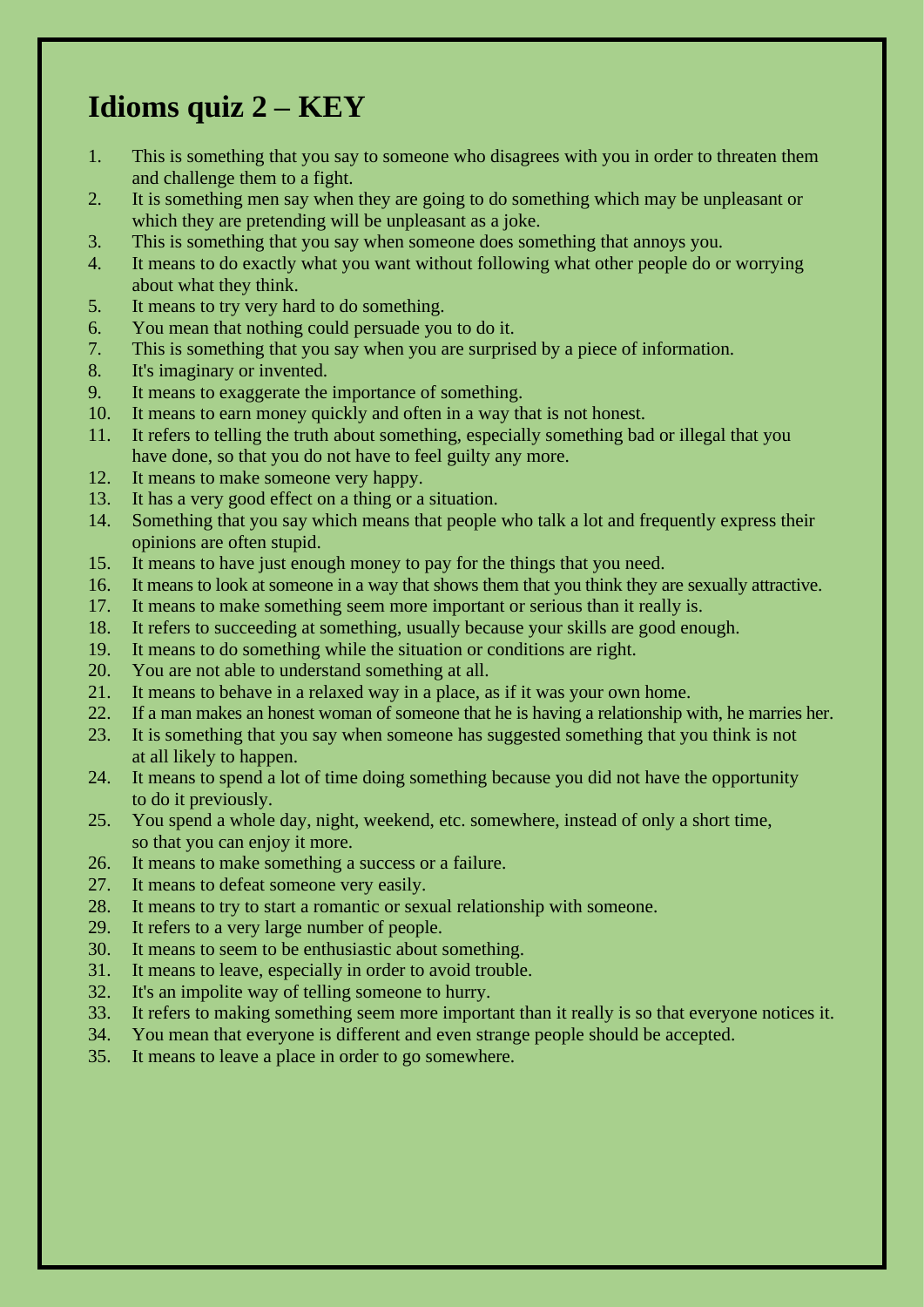### **Idioms quiz – part three**

- 1. She was an absolute pain when she stayed with us and we were both really pleased **to see the back of her**.
- 2. He says he's going to decorate the house, but **I'll believe it when I see it**.
- 3. I knew his face so well from the photographs that it felt a bit strange when I finally saw him **in the flesh**.
- 4. It's the story of a corrupt policeman who finally **sees the error of his ways**.
- 5. Sarah used to have very racist views, but I think she's finally **seen the light**.
- 6. Hi there, Paul. **Long time no see**.
- 7. I wasn't surprised when the shop closed down. You **could see it coming**.
- 8. After you've spent years researching a single topic you get to a point where **you can't see the wood for the trees**.
- 9. If she wins you know **we'll never hear the end of it**.
- 10. **I heard on the grapevine** that she was pregnant, but I don't know anything more.
- 11. Something terrible is going to happen. **I can feel it in my bones**.
- 12. If you want to use my computer for your report, **feel free**.
- 13. **You look like a million dollars** in that dress!
- 14. Looking at those pieces of raw meat **I felt sick to my stomach**.
- 15. I'm **feeling a little under the weather** I think I may have caught a cold.
- 16. I've **started the ball rolling** by setting up a series of meetings.
- 17. She's **set her heart on** a big wedding.
- 18. His father died when he was young and the inheritance **set him up for life**.
- 19. She is writing her memoirs **to set the record straight** once and for all.
- 20. These are just a few ideas to be discussed **nothing is carved in stone**.
- 21. His late-night visit to her home has **set tongues wagging**.
- 22. A phone call to the right person should **set the wheels in motion**.
- 23. She'll never **buy** that story about you getting lost!
- 24. I don't see what you're **driving at**.
- 25. Staying at home all day was **driving her round the bend**.
- 26. We **need** a new shopping centre in our neighbourhood **like we need a hole in the head**!
- 27. It's no good asking him to organize anything **he can't tell his arse from his elbow**.
- 28. I should imagine very few people have fallen from that height **and lived to tell the tale**.
- 29. 'I never drive over the speed limit.' 'Oh, yeah? **Tell me another one**.'
- 30. 'I've got so much work to do.' **'Tell me about it!'**
- 31. She's a straight talker, is Karen. **She tells it like it is**.
- 32. Bullying often goes unreported because children don't want to be seen as **tell-tales**.
- 33. 'Can we open our presents now?' '**All in good time**. Let's wait till Daddy comes.'
- 34. I know she will be a great novelist. **It is only a matter of time**.
- 35. We got there just **in the nick of time**. A minute later and she'd have left.
- 36. Very little of the drama from this period **has stood the test of time**.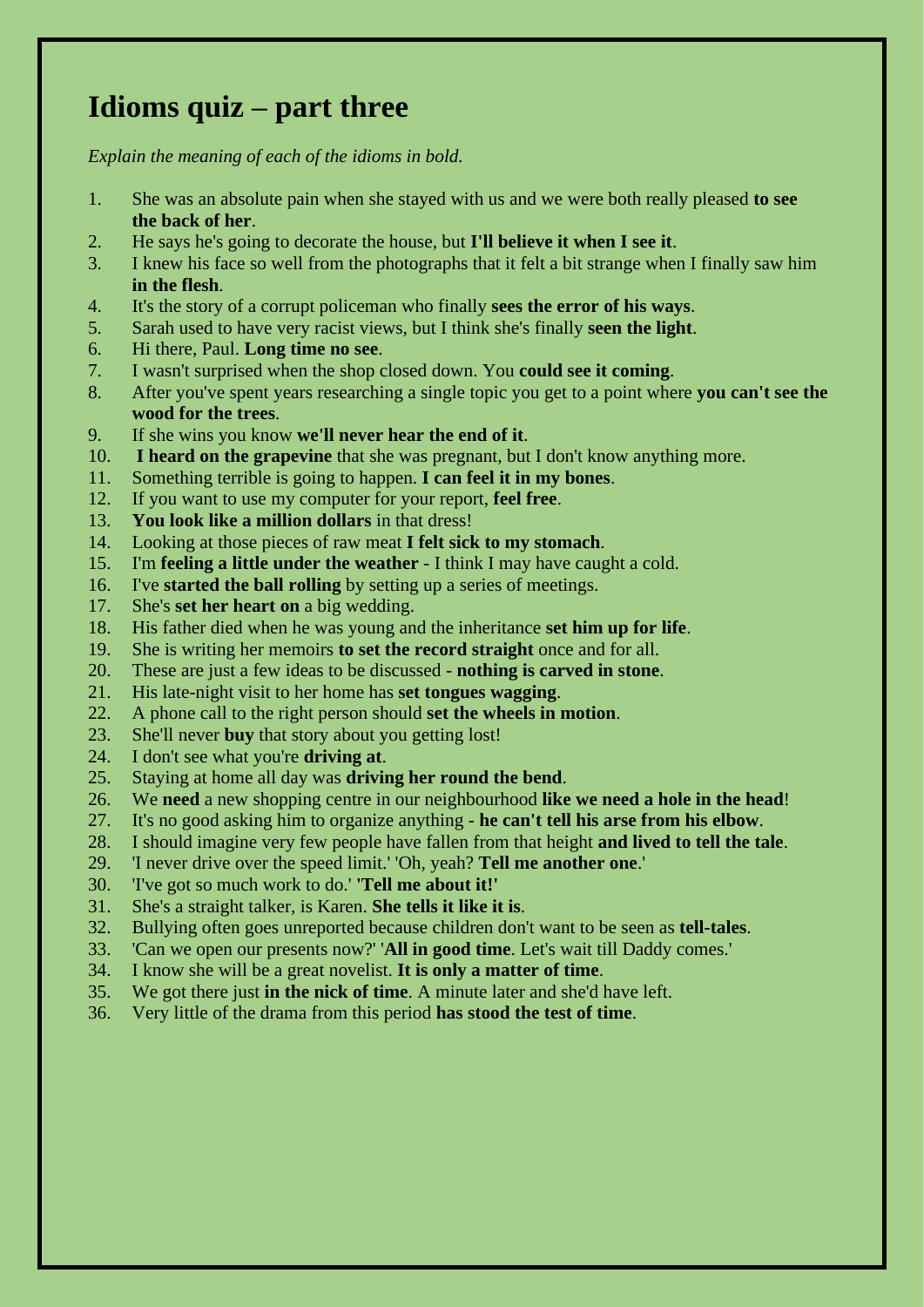# **Idioms quiz 3 KEY**

- 1. It means to be pleased when someone leaves or when something ends because you did not like them.
- 2. You say this to show that you do not think something will happen, and you will not believe it until it does happen.
- 3. It means to meet or see someone in person, instead of watching them in a film or on television, etc.
- 4. It means to realize that you have been behaving badly and to decide to improve your behaviour.
- 5. It means to understand something clearly, especially after you have been confused about it for a long time.
- 6. This is something that you say in order to greet someone you have not seen for a long time.
- 7. It means to foresee that something is likely to happen, especially something bad.
- 8. It means people are unable to understand what is important in a situation because they are paying too much attention to details.
- 9. This means that someone will continue to talk about something they have achieved for a long time and in an annoying way.
- 10. This refers to hearing news from someone who heard the news from someone else.
- 11. This is something that you say when you intuitively feel that something is true or will happen, although you have no proof.
- 12. This is something that you say in order to tell someone that they are welcome to do something.
- 13. It means to look or feel extremely attractive.
- 14. It was so unpleasant that it made you feel ill.
- 15. This means to feel unwell.
- 16. It means to do something which starts an activity, or to start doing something in order to encourage other people to do the same.
- 17. This means you want something or want to do something very much.
- 18. It means to provide someone with enough money for the rest of their life.
- 19. It means to tell the true facts about a situation in order to show people that what they believed previously was not correct.
- 20. If an arrangement, a plan, or a rule is carved in stone, it is completely fixed so that it cannot be changed (Usually used in the negative.).
- 21. If something that someone says or does sets tongues wagging, it causes people to talk about them.
- 22. It means to cause a series of actions to start that will help you achieve what you want.
- 23. It means to believe that something is true.
- 24. You want someone to be explicit about what they really mean.
- 25. It was making her very bored or very frustrated.
- 26. You mean you do not need it and do not want it.
- 27. It means you are stupid and become confused about simple things.
- 28. It means to still be alive after a dangerous or frightening experience.
- 29. This is something that you say when you do not believe what someone has just said.
- 30. You show sympathy to someone who has the same problem or bad experience as you.
- 31. It means to describe a situation honestly, not avoiding any of the unpleasant details.
- 32. A tell-tale tells someone in authority about something bad that someone has done because he or she wants to cause trouble for them.
- 33. You tell someone to be patient because the thing they are eager for will happen when the time is right.
- 34. You mean that you are sure it is going to happen, although you do not know when.
- 35. We got there at the last possible moment.
- 36. It remains popular or respected for a long time.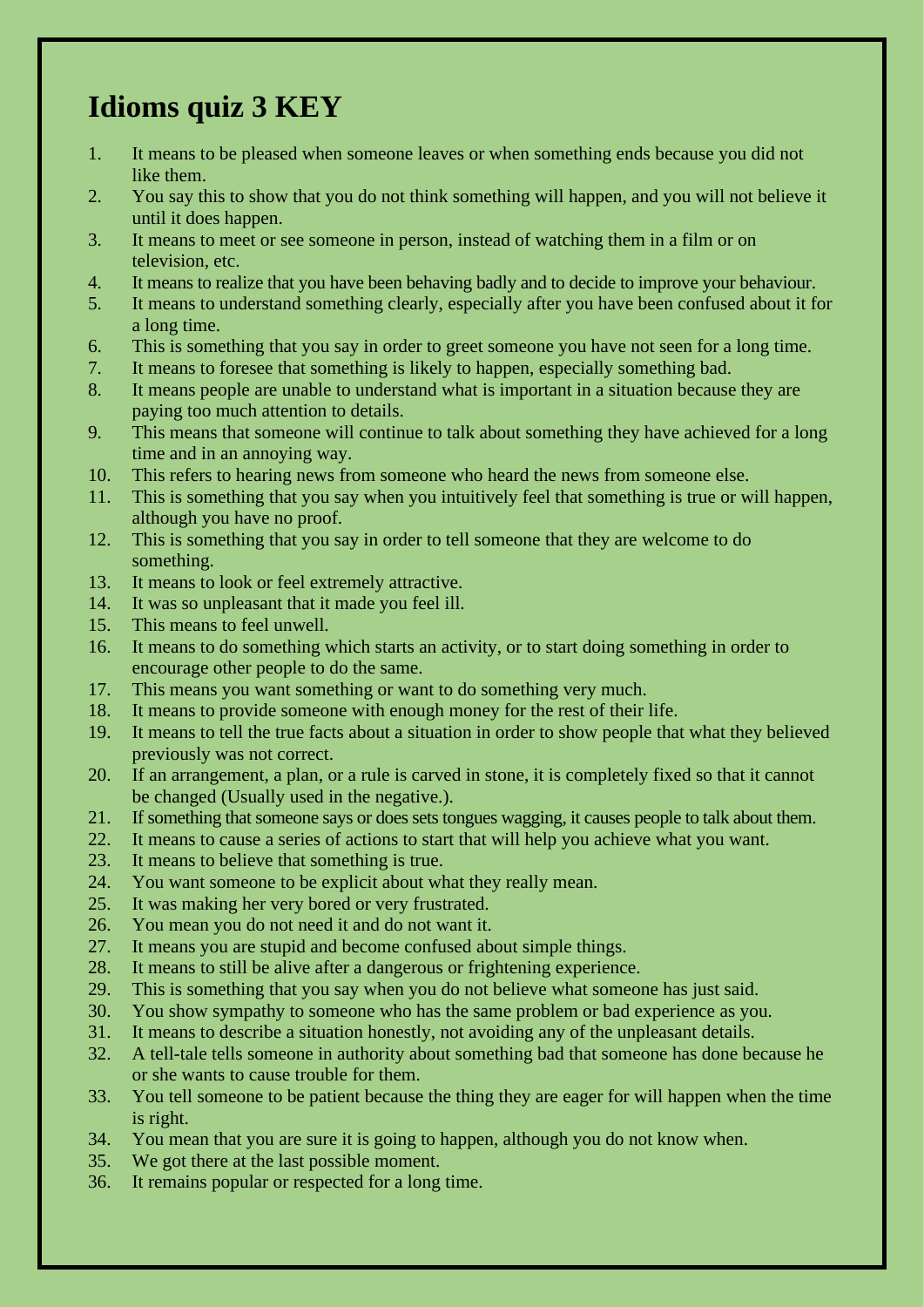# **Idioms quiz – part four**

- 1. There is plenty of time for you to have a baby. At twenty-five **you still have time on your side**.
- 2. 'Do you remember the Watergate scandal?' 'No, **that was before my time**.'
- 3. Her family had farmed that land **since time immemorial**.
- 4. He **had the time of his life** working on the ranch.
- 5. He's so arrogant, **he won't even give you the time of day**.
- 6. **Once upon a time** there lived a young girl called Cinderella.
- 7. We've decided to do without a car **for the time being**.
- 8. I don't like to see people kissing in the street. **There's a time and a place for that sort of thing**.
- 9. 'When do you think I should phone Mr Hughes about that job?' '**Well, there's no time like the present**.'
- 10. You should get rid of that **two-timing** boyfriend of yours.
- 11. Unlike other bosses, he's not afraid **to get his hands dirty** and the men like that in him.
- 12. I'd only been out of prison three months so I was **trying to keep my nose clean**.
- 13. Journalists have been trying to discover whether the Senator really is as **squeaky clean** as he claims to be.
- 14. I felt it was time **to come clean** and tell her what the doctor had told me.
- 15. **Read my lips**. You're not having any more ice-cream.
- 16. You're bored, aren't you? **I can read you like a book**.
- 17. **Reading between the lines**, I'd say that Martin isn't very happy with the situation.
- 18. Don't **read too much into** her leaving so suddenly she probably just had a train to catch.
- 19. This is my advice to wives whose husbands have left them for a younger woman **don't get mad, get even**!
- 20. She's just qualified and is looking for a chance **to try her wings** as a design consultant.
- 21. I might **try my hand at** a bit of Indian cooking.
- 22. As long as he **does the business** on the football field, the club is happy with him.
- 23. I've been trying to make sense of all these figures and **it's doing my head in**.
- 24. 'Let's eat. **Shall I do the honours**?'
- 25. I **went to great lengths** to explain the situation to him but he still didn't seem to understand.
- 26. They really **went out of their way** to make us feel welcome.
- 27. You're never going to hear Maggie criticizing Jim **she thinks the sun shines out of his arse**!
- 28. She seems to have an opinion on every subject **under the sun**.
- 29. I don't know why I bought that CD-ROM for my computer I only ever use it **once in a blue moon**.
- 30. When they sacked her, she simply set up a rival company of her own. **You can't keep a good woman down**.
- 31. **He was man enough to** admit he had made a mistake.
- 32. A study of **man's best friend** shows that the relationship between humans and dogs started 100,000 years ago.
- 33. It might be a civilized place to shop at other times but come the January sales, **it's every man for himself**.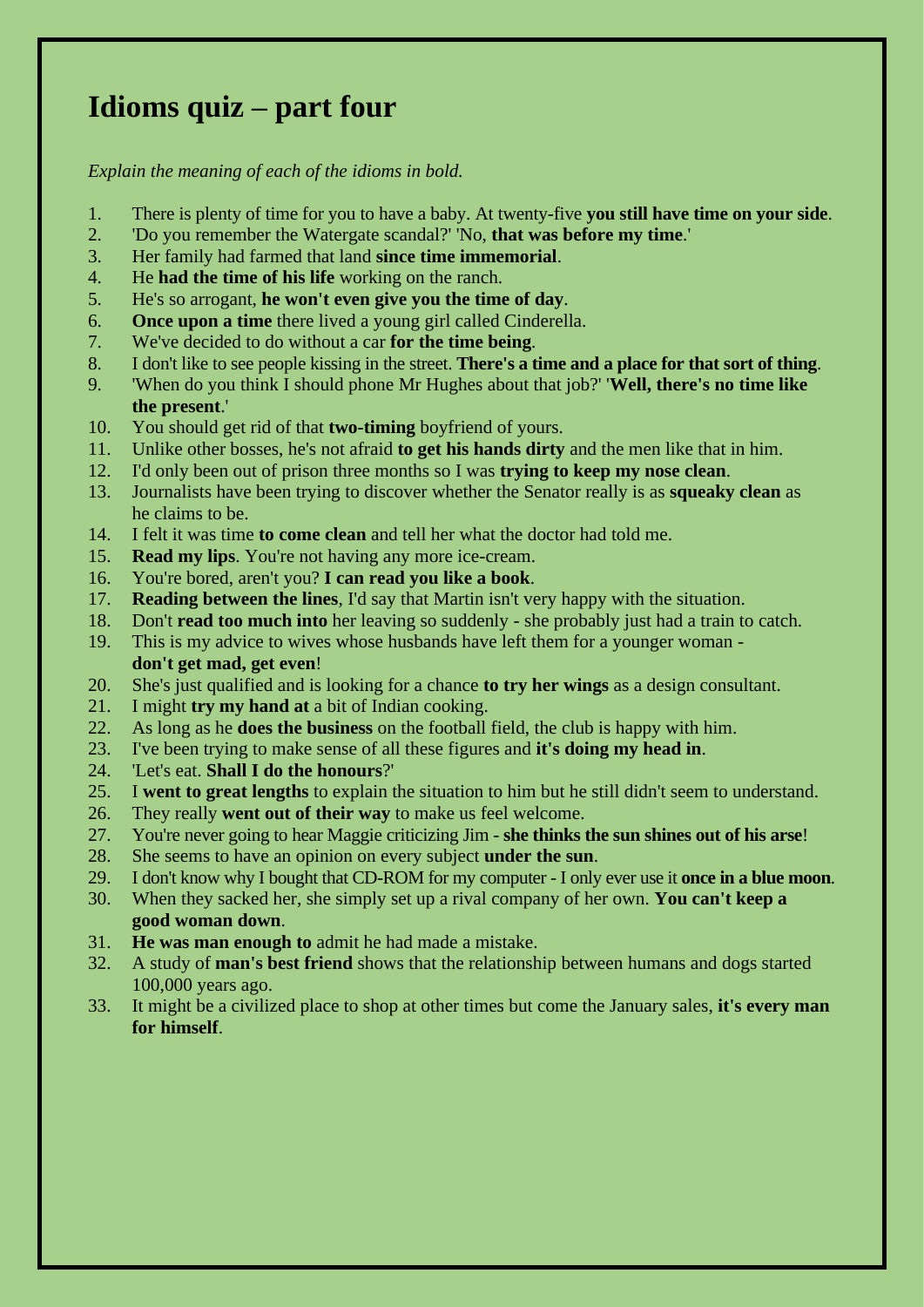# **Idioms quiz – part four**

#### **KEY**

- 1. You still have enough time to do something without having to hurry.
- 2. It happened before you were born or before you were involved with a person or thing.
- 3. It means for longer than anyone can remember.
- 4. It means to enjoy yourself very much.
- 5. To refuse to speak to someone or say hello because you do not like them or because you think you are better than them.
- 6. It means a long time ago.
- 7. You mean it will be like that for a period of time, but may change in the future.
- 8. This is something that you say when someone is behaving in a way which you think is inappropriate for the situation they are in.
- 9. This is something that you say in order to show that you think it is a good idea to do something immediately.
- 10. It refers to having a sexual or romantic relationship with two people at the same time.
- 11. It means to involve yourself in all parts of a job, including the parts that are unpleasant, or involve hard, practical work.
- 12. It means to avoid getting into trouble or doing anything illegal.
- 13. Someone who is squeaky clean is completely good and honest and has no vices.
- 14. It means to tell the truth, often about something bad that you have been trying to keep a secret.
- 15. This is a slightly impolite way of telling someone to listen to what you are saying.
- 16. You know exactly what they are feeling or thinking without having to ask.
- 17. This means to try to understand someone's real feelings or intentions from what they say or write.
- 18. This means to believe that an action, remark or situation has a particular significance, often when this is not the case.
- 19. This is something that you say in order to tell someone not to be angry when someone has upset them, but to do something that will upset them as much.
- 20. It means to try to do something that you have recently learned to do.
- 21. It means to try doing something for the first time.
- 22. It refers to achieving what is expected or required in a situation.
- 23. It makes the person feel confused and frustrated.
- 24. It means to pour drinks or serve food.
- 25. It refers to trying very hard to achieve something.
- 26. It means to try very hard to do something pleasant for other people.
- 27. This refers to loving or admiring someone so much that you do not think they have any faults.
- 28. Everything under the sun is everything that exists or is possible.
- 29. I use it very rarely.
- 30. It means that a person with a strong character will always succeed, even if they have a lot of problems.
- 31. It means to be brave enough to do something.
- 32. Man's best friend is a dog.
- 33. This is something that you say which means that everyone in a particular situation is trying to do what is best for themselves and no one is trying to help anyone else.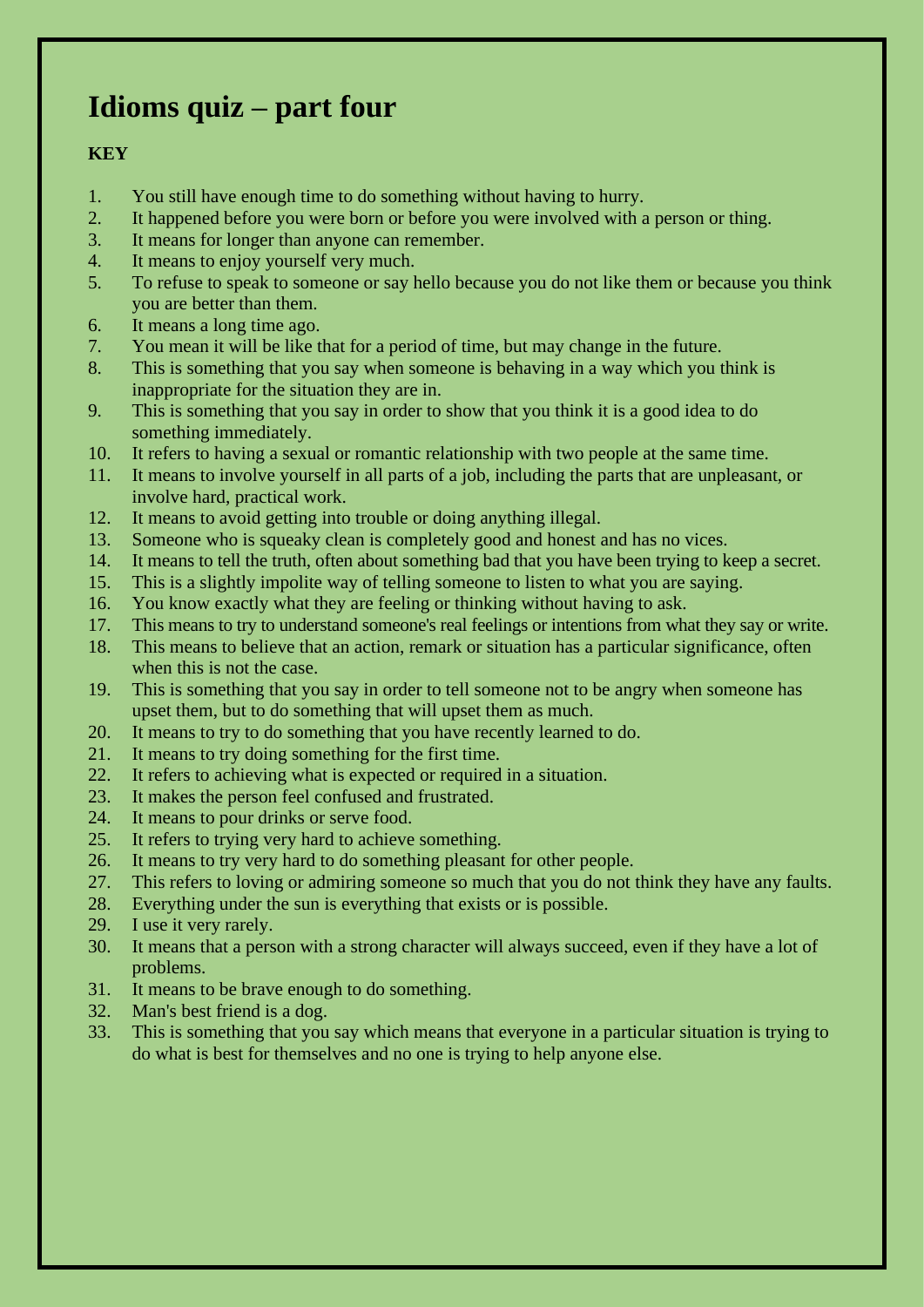# **Idioms quiz – part five**

- 1. She had a reputation as **a man-eater**.
- 2. When I found a packet of condoms in David's bedroom, I decided it was time for a **man-toman** talk.
- 3. I felt like **the odd one out** yesterday. Everyone was watching football except me.
- 4. I wouldn't like to do her job, but she seems to love it. Oh well, **one man's meat is another man's poison**.
- 5. Some say that tuna is **the poor man's** salmon.
- 6. He's a poet, astronomer, musician **an all-round Renaissance man**.
- 7. As **a man of the world**, Roger, I'd appreciate your advice on a rather delicate matter.
- 8. She doesn't look very intelligent, but **you can't judge a book by its cover**.
- 9. These pop bands that you hear nowadays **can't hold a candle to** the groups we used to listen to in the sixties.
- 10. Once you start making concessions to individual members of staff, you really open up **a can of worms**.
- 11. We were working round the clock to finish the project so food and sleep were **catch-as-catch-can**.
- 12. If she **can't cut the mustard**, we'll have to find someone else to do the job.
- 13. He says he didn't realize banking was such a stressful job. Well, **if you can't stand the heat, get out of the kitchen**.
- 14. I know I filed it somewhere but **I can't for the life of me** remember where.
- 15. **Don't bite off more than you can chew**. Let someone else organize the party.
- 16. Twenty jobs will have to be cut if the company's going to be made more efficient. **But you can't make an omelette without breaking eggs**.
- 17. I think you should stick to a simple menu for your dinner party. There's no point trying **to run before you can walk**.
- 18. 'That was an absolutely delicious lunch.' '**You can say that again**!'
- 19. I don't know why she wants more shoes she's already got more pairs **than you can shake a stick at**.
- 20. And you're telling me I'm lazy? **You should talk**!
- 21. I'm a bit disappointed I didn't get the job. Oh well, **you can't win 'em all**.
- 22. A pay increase? **You should be so lucky**!
- 23. Luckily, my bus arrived before I had time to reply. **Saved by the bell**.
- 24. This is a private deal we don't have **to do everything by the book**.
- 25. I'm not sure how long I'll stay at the party. **I'll just play it by ear**.
- 26. Ashley's reading has come on **in leaps and bounds** since she's been at her new school.
- 27. 'Do you think it's as good as her last movie?' '**No, not by a long shot**.'
- 28. When he liked a person, he loved them, and, **by the same token**, when he didn't like a person, he hated them.
- 29. She was never a great player, **not by any stretch of the imagination**.
- 30. Peace and democracy **hang by a thread** in this troubled country.
- 31. She was used to **calling the shots**.
- 32. I had to go into the woods **to answer the call of nature**.
- 33. After playing together for 20 years the band have finally decided **to call it a day**.